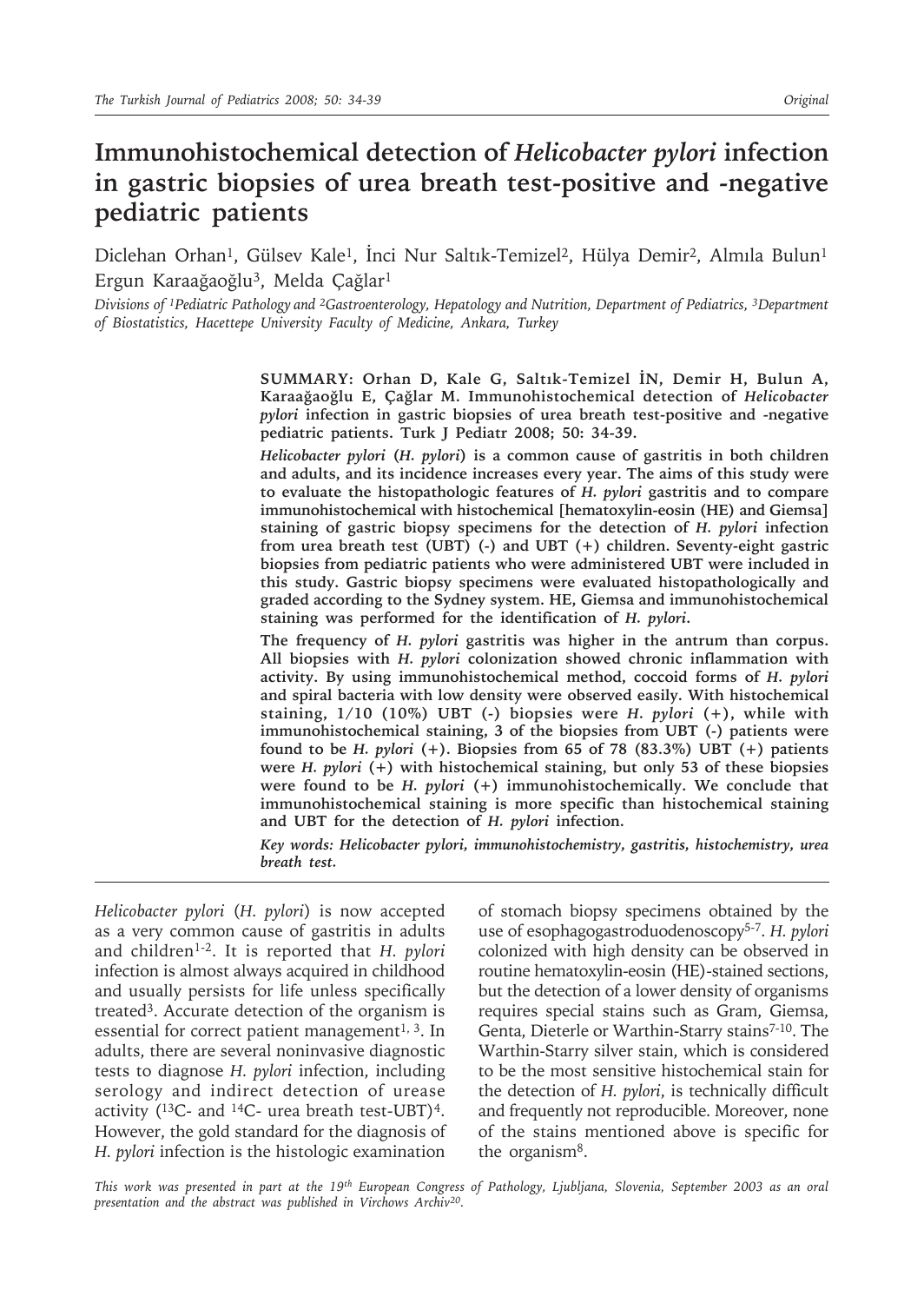Immunohistochemical staining for the detection of *H. pylori* has been available since 1988. Immunohistochemical methods are highly specific. There is a limited number of studies comparing immunohistochemistry with histochemistry for the identification of *H. pylori* in pediatric gastric biopsies<sup>8,10-12</sup>.

Few publications have analyzed the significance of histopathologic findings of *H. pylori* gastritis in the pediatric population. In this study, we have evaluated the histopathologic features of *H. pylori* gastritis in children. We compared immunohistochemistry with histochemistry for the detection of *H. pylori* in pediatric gastric biopsies.

## **Material and Methods**

The material for this study was paraffinembedded tissues from 78 pediatric patients who had undergone a gastric biopsy and UBT. There were 33 boys and 45 girls with an age range of 4-12 years (mean 11.12).

After informed consent was obtained from the parents and/or the children, an esophagogastro duodenoscopy was performed with an Olympus GIF P100 scope. Intravenous sedation with midazolam and pethidine was administered to all 78 children before endoscopic examination. Endoscopic findings were recorded. At least four antral gastric biopsies were obtained from each patient for histology, culture and rapid urease test medium (Dio-Helico, Diomed). Corpus biopsies were also taken from 63 of these patients.

Urea breath test (UBT) was performed in 78 patients. After a fasting baseline sample breath collection, 50 mg  $\left( < 30 \right)$  kg) or 75 mg  $(>30 \text{ kg})$  <sup>13</sup>C-labeled urea was administered orally in orange juice. A second breath sample was collected 30 minutes after urea ingestion. Breath samples were analyzed by isotope ratio mass spectrometry (IRIS IEC 601-1; AYKA, Germany) and the cut-off value was 4δ 0%.

All biopsy specimens were fixed in 10% buffered formalin and embedded in paraffin. Standard HE and Giemsa stains were performed on 5  $\mu$ m thick sections. All sections were evaluated for the presence of chronic inflammation, activity of inflammation, atrophy, lymphoid follicles, intestinal metaplasia and the presence of *H. pylori*. Each parameter was graded according to the updated Sydney system<sup>13</sup>. Immunostains

were performed using rabbit anti-*H. pylori* antibody (dilution: 1:100, Dako, Glostrup-Denmark, Code: B0471, Lot: 31). Streptavidinbiotin peroxidase technique (Dako, Glostrup-Denmark-Universal LSAB2 Kit/HRP) was used to visualize immunostaining.

All statistical analyses were performed by SPSS for Windows 12.0. The results of histologic analysis were compared with UBT results. Statistical analysis was performed using the kappa statistics for the strength of agreement between histochemical and immunohistochemical methods for the detection of *H. pylori*. These two methods were also compared to UBT results.

## **Results**

*Helicobacter pylori* was observed as small, slightly curved bacillus with HE and Giemsa stains (Figs. 1, 2). No coccoid forms were identifiable with these stains. By using immunohistochemical method, we were able to detect *H. pylori* at low magnification even if they were small in number (Fig. 3). Additionally, coccoid forms of *H. pylori* not identified by HE or Giemsa stains were also observed easily by immunohistochemistry (Fig. 4). *H. pylori* density was scored according to the Sydney system. The number of biopsies with *H. pylori* density score 3 (+) with immunohistochemistry [25% of H. pylori (+) biopsies] was more than those with HE or Giemsa stains [12.1% of H. pylori (+) biopsies] (Table I). This result showed that the organisms with low density could be detected by immunohistochemistry more easily than by HE and Giemsa stains.



**Fig. 1.** The curved bacteria visualized with hematoxylin-eosin (x400).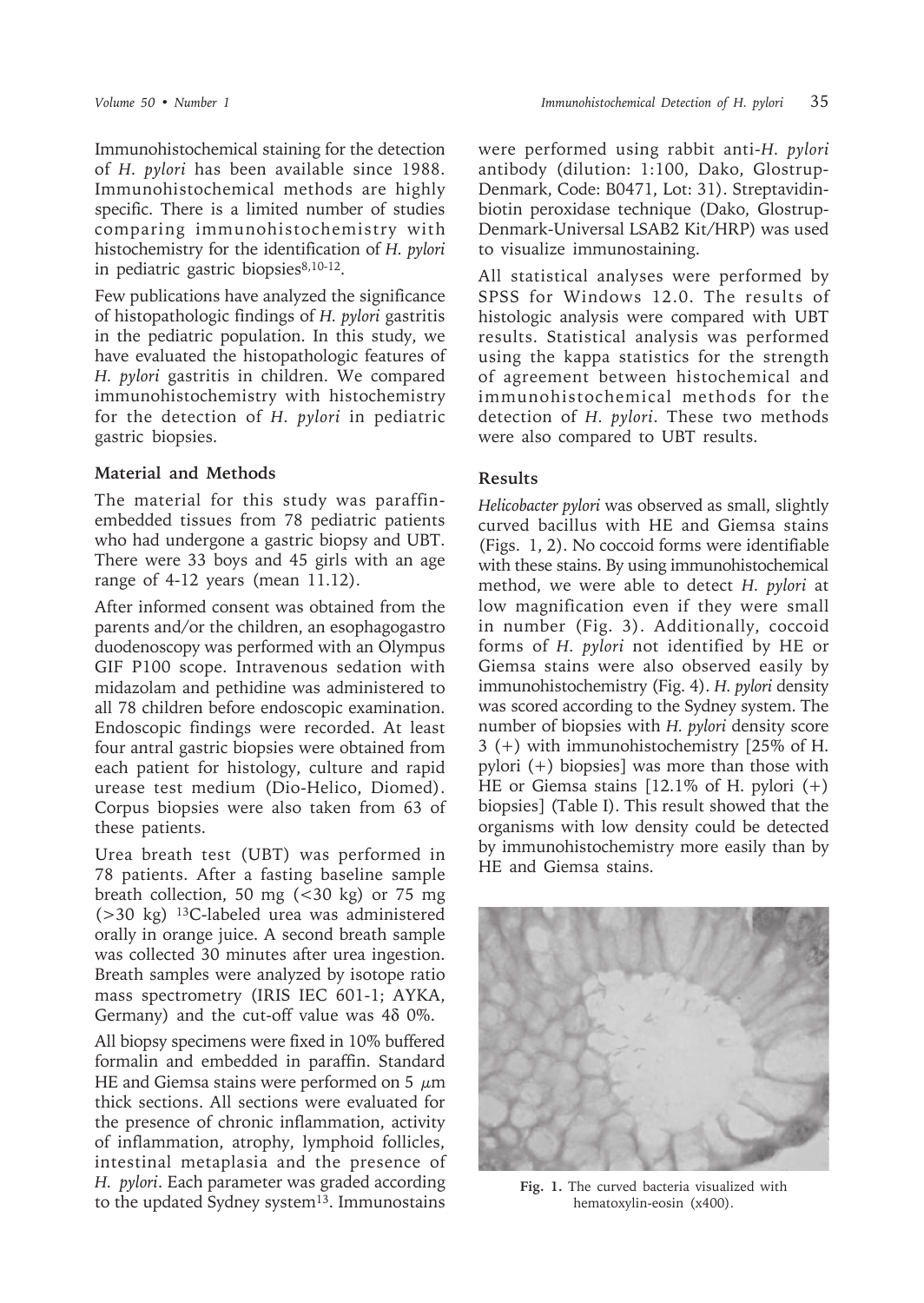

**Fig. 2.** *Helicobacter pylori* observed with Giemsa stain (x400).



**Fig. 3.** A single *Helicobacter pylori* in the glandular lumina with immunohistochemical staining (x400).



**Fig. 4.** Coccoid and bacillus forms of *Helicobacter pylori* within the mucus layer in close contact with the epithelial cells (x400).

|  |  | Table I. Histochemical and Immunohistochemical  |  |
|--|--|-------------------------------------------------|--|
|  |  | Staining Results for the Detection of H. pylori |  |

|                | Immunohistochemistry |    |                     |    |       |
|----------------|----------------------|----|---------------------|----|-------|
| Histochemistry | $\left( \right)$     |    | $1 (+) 2 (+) 3 (+)$ |    | Total |
|                | 10                   |    |                     |    | 12.   |
| $1 (+)$        | 6                    |    | 10                  | 5  | 28    |
| $2(+)$         | 5                    |    | 10                  |    | 30    |
| $3(+)$         |                      |    | 3                   |    |       |
| Total          | フフ                   | 19 | つろ                  | 14 | 78    |

The frequency of *H. pylori* gastritis was higher in the antrum than corpus both histochemically and immunohistochemically. As all analyses of the parameters evaluated in this study gave similar results for both antrum and corpus biopsies, we present the results of the antrum biopsies of 78 patients.

By using HE and Giemsa stains, 66 of 78 (84.6%) antrum biopsies were found to contain H. pylori. Immunohistochemically, 56 of 78 (71.8 %) antrum biopsies were *H. pylori* (+) (Table II). To measure the agreement between histochemical (HE and Giemsa) and immunohistochemical methods, data obtained from these methods were analyzed using kappa statistics. The agreement between these methods for the detection of *H. pylori* in biopsies was statistically significant, but the agreement was poor  $(k=0.148, p=0.022)$ .

**Table II.** Comparison of Histochemistry and Immunohistochemistry for the Detection of *H. pylori* Density in Gastric Antral Biopsies

|                | Immunohistochemistry |          |       |
|----------------|----------------------|----------|-------|
| Histochemistry | Negative             | Positive | Total |
| Negative       | 10                   |          | 12    |
| Positive       | 12                   | 54       | 66    |
| Total          | つつ                   | 56       | 78    |

When compared with immunohistochemistry results, the sensitivity and specificity of histochemistry for the detection of *H. pylori* were 45% and 96%, respectively, meaning that the probability of false positivity is 4% and the probability of false negativity is 55%.

All antrum and corpus biopsies with *H. pylori* colonization showed chronic inflammation with activity. There was atrophic gastritis in 16 antral biopsies and 12 of them were found to contain *H. pylori* histochemically and immunohistochemically. Seven corpus biopsies showed atrophic gastritis, with five of them positive for *H. pylori*.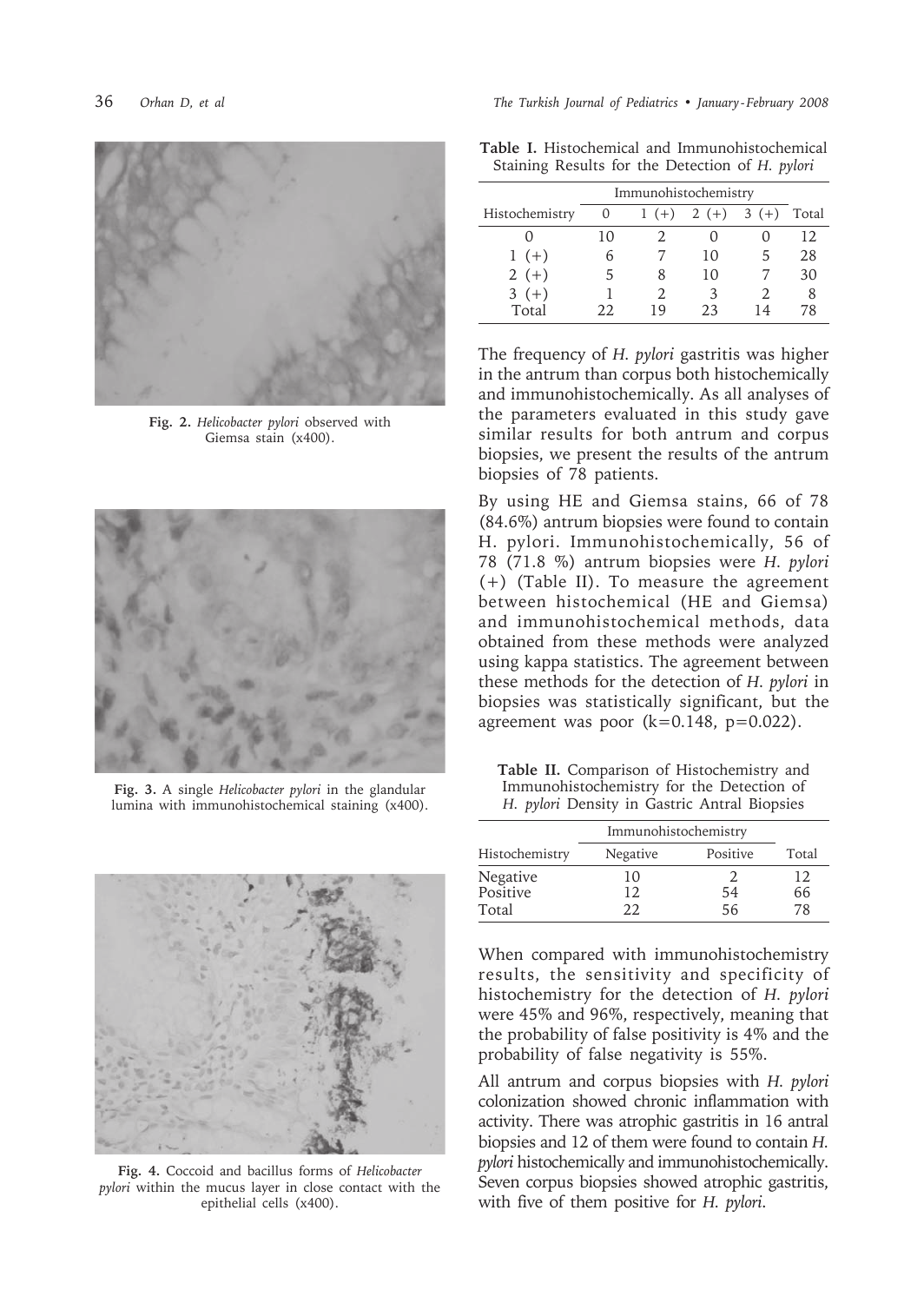There was no correlation between the presence of lymphoid follicles and *H. pylori* positivity.

Urea breath test (UBT) was positive in 68 of 78 patients. Only one antrum biopsy with (-) UBT was found to be *H. pylori* (+) histochemically and three immunohistochemically *H. pylori* (+) biopsies were taken from patients with (-) UBT. These three UBT (-) biopsies showed the coccoid forms of *H. pylori* immunohistochemically. Correlation of histochemistry and UBT is shown in Table III. Table IV summarizes the results comparing immunohistochemistry and UBT. Eight patients with gastritis in corpus biopsies had (-) UBT. None of these patients' biopsies showed *H. pylori* with HE and Giemsa but *H. pylori* was detected in one immunohistochemically.

**Table III.** Correlation of UBT and Histochemical *H. pylori* Detection

|                | UBT      |          |       |
|----------------|----------|----------|-------|
| Histochemistry | Negative | Positive | Total |
| Negative       |          | 3        | 12    |
| Positive       |          | 65       | 66    |
| Total          | 10       | 68       | 78    |

UBT: Urea breath test.

**Table IV.** Correlation of UBT and Immunohistochemical *H. pylori* Detection

|                      | <b>UBT</b>        |    |       |
|----------------------|-------------------|----|-------|
| Immunohistochemistry | Negative Positive |    | Total |
| <b>Negative</b>      |                   | 15 | 22.   |
| Positive             | 3                 | 53 | 56    |
| Total                | 10                | 68 | 78    |

UBT: Urea breath test.

Ninety percent of UBT (-) cases were also negative for *H. pylori* in antrum biopsies with histochemistry and this ratio was 70% for immunohistochemistry. Among *H. pylori* (+) antrum biopsies, 98.5% had (+) UBT.

### **Discussion**

*Helicobacter pylori* is one of the commonest infectious agents worldwide. This gram-negative spiral organism, which colonizes the gastric mucosa, causes chronic active gastritis and gastric ulcer disease. Furthermore, the World Health Organization has classified this organism as a carcinogen for gastric cancer<sup>1,14,15</sup>. Hence, proper methods for the detection and accurate treatment are of great importance. Many invasive and noninvasive methods have been developed for the detection of *H. pylori*. Noninvasive tests such as serology and UBT are recommended for the diagnosis of *H. pylori* infection in adult patients under the age of 45 years<sup>4</sup>. There are limited studies on the diagnostic value of these tests and it is reported that 10% false-positive and false-negative results must be accepted<sup>10</sup>. The histologic examination of gastric biopsy specimens is currently accepted as the gold standard<sup>16,17</sup>. In addition to the detection of *H. pylori*, endoscopic biopsies can provide information about the type, grade, and extent of inflammation, atrophy and intestinal metaplasia in the stomach. It is reported that in clinical practice, therapeutic decision-making and in the planning of follow-up arrangements, knowledge of the microscopic appearance of the gastric mucosa is helpful<sup>6,17-19</sup>.

In studies performed on adult gastric biopsies, it is reported that *H. pylori* gastritis is more prevalent and more severe in the antrum than in the corpus<sup>16</sup>. In our study performed on the pediatric gastric biopsies, the frequency of *H. pylori* gastritis was higher in the antrum than corpus, similar to the adult biopsies.

The significant association between chronic active gastritis and *H. pylori* infection has been reported in several studies. In our study, all biopsies with *H. pylori* colonization had chronic active inflammation with both mononuclear cells and neutrophils<sup>1,11,16,17</sup>. Although atrophy is also known to be associated with *H. pylori* gastritis, in this study only 21.4% of biopsies with *H. pylori* gastritis showed atrophy. This finding may be because some of the biopsies did not contain the muscularis mucosa layer, in which case it is not appropriate to evaluate the presence of atrophy.

In histologic sections, *H. pylori* is observed as a curved bacterium mostly found beneath the mucus layer in close relation to the luminal surface of epithelial cells lining the superficial foveolae1,16. Several staining methods, such as HE, Giemsa, Genta, silver stains and acridine orange, have been proposed for visualizing the curved bacteria in the tissue sections. Some of these stains like silver stains are time consuming and difficult to perform7-10. Furthermore, none of them is specific for *H. pylori*, and *H. pylori*-like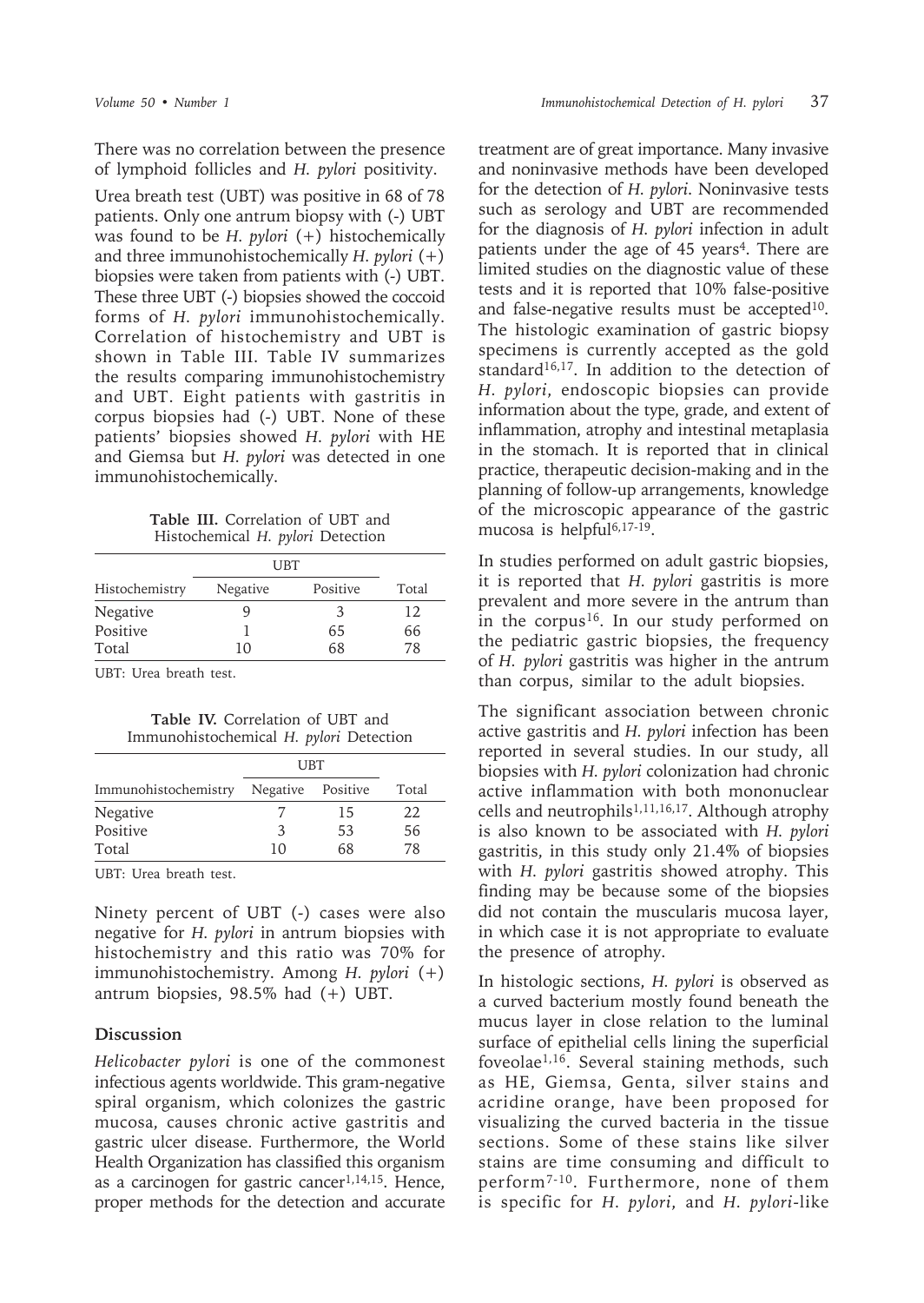organisms may cause false-positive results with these stains. Since 1988, immunohistochemical staining using specific polyclonal antibodies to visualize *H. pylori* in sections is recommended for the diagnosis of *H. pylori* infection in gastric biopsies. So far, no cross-reactions to any other curved bacteria have been documented8,10-12. In our study, we found that *H. pylori* positivity was 84.6% in antrum biopsies with histochemistry, but immunohistochemical staining showed 71.8% of antrum biopsies as positive for *H. pylori*. Furthermore, with HE and Giemsa stains, curved bacteria are only detected when found in large numbers. By immunohistochemical method with specific antibodies, it is possible to identify *H. pylori* in small numbers<sup>16</sup>. In our study group, it was impossible to identify the coccoid forms of the organism with HE and Giemsa stains. Coccoid forms were specifically stained and visualized by immunohistochemistry.

Statistical analysis of the results of this study revealed that histochemically *H. pylori* (-) biopsies should be investigated immunohistochemically for the presence of *H. pylori*. Since we found 12 biopsies with *H. pylori* positivity with histochemistry to be *H. pylori* (-) with immunohistochemistry, we recommend immunohistochemical staining on gastric biopsy sections for the detection of *H. pylori* gastritis. This will protect from false-positive results and from useless treatment. Immunohistochemical staining is simple, sensitive, specific, reproducible, and easy to perform.

Seven biopsies obtained from 68 UBT (+) patients did not show *H. pylori* positivity histochemically or immunohistochemically. This suggests that UBT can give false-positive results in children as reported for adults. Three immunohistochemically *H. pylori* (+) biopsies were taken from patients with (-) UBT, and *H. pylori* was observed mostly in the coccoid form. UBT is based on the urease activity of *H. pylori*, but coccoid forms of the organism cannot produce urease<sup>16</sup>. This may be the cause of false-negative results with UBT in these three cases.

Based on these results, we suggest performing endoscopic biopsy for the diagnosis of *H. pylori* gastritis in pediatric cases. We conclude that immunohistochemical staining with a specific antibody is an accurate technique to detect *H. pylori* infection in gastric biopsies.

#### **Acknowledgements**

This study was supported by a grant from The Scientific and Technical Research Council of Turkey (SBAG-AYD-388).

#### **REFERENCES**

- 1. Dimmick JE, Jevon GP. Gastritis and gastropathies of childhood. In: Russo P, Ruchelli E, Piccoli DA (eds). Pathology of Pediatric Gastrointestinal and Liver Disease (2nd ed). New York, USA: Springer-Verlag; 2004: 47-62.
- 2. Canöz Ö, Belenli O, Patıroglu TE. General features of gastric carcinomas and comparison of HSP70 and NK cell immunoreactivity with prognostic factors. Pathol Onco Res 2002; 8: 262-269.
- 3 Uc A, Chong SK. Treatment of Helicobacter pylori gastritis improves dyspeptic symptoms in children. J Pediatr Gastroenterol Nutr 2002; 34: 281-285.
- 4. Perri F, Ricciardi R, Merla A, et al. Appropriateness of urea breath test: a prospective observational study based on Maastricht 2000 guidelines. Aliment Pharmacol Ther 2002; 16: 1443-1447.
- 5. Ashton-Key M, Diss TC, Isaacson PG. Detection of Helicobacter pylori in gastric biopsy and resection specimens. J Clin Pathol 1996; 49: 107-111.
- 6. Sipponen P, Stolte M. Clinical impact of routine biopsies of the gastric antrum and body. Endoscopy 1997; 29: 671-678.
- 7. Kisa O, Albay A, Mas RM, Celasun M, Doganci L. The evaluation of diagnostic methods for the detection of Helicobacter pylori in gastric biopsy specimens. Diagn Microbiol Infect Dis 2002; 43: 251-255.
- 8. Eshun JK, Black DD, Casteel HB, et al. Comparison of immunohistochemistry and silver stain for the diagnosis of pediatric Helicobacter pylori infection in urease-negative gastric biopsies. Ped Dev Pathol 2001; 4: 82-88.
- 9. Genta MR, Robason GO, Graham DY. Simultaneous visualization of Helicobacter pylori and gastric morphology: a new stain. Hum Pathol 1994; 25: 221-226.
- 10. Toulaymat M, Marconi S, Garb J, Otis C, Nash S. Endoscopic biopsy pathology of Helicobacter pylori gastritis, comparison of bacterial detection by immunohistochemistry and Genta stain. Arch Pathol Lab Med 1999; 123: 778-781.
- 11. Lauwers GY, Furman J, Michael LE, Balis UJ, Kubilis PS. Cytoskeletal and kinetic epithelial differences between NSAID gastropathy and Helicobacter pylori gastritis: an immunohistochemical determination. Histopathology 2001; 39: 133-140.
- 12. Andersen LP, Holck S, Povlsen CO. Campylobacter pylori detected by indirect immunohistochemical technique. APMIS 1998; 96: 559-564.
- 13. Dixon MF, Genta RM, Yardley JH, Correa P. Classification and grading of gastritis. The updated Sydney System. International Workshop of Gastritis, Houston 1994. Am J Surg Pathol 1996; 20: 1161-1181.